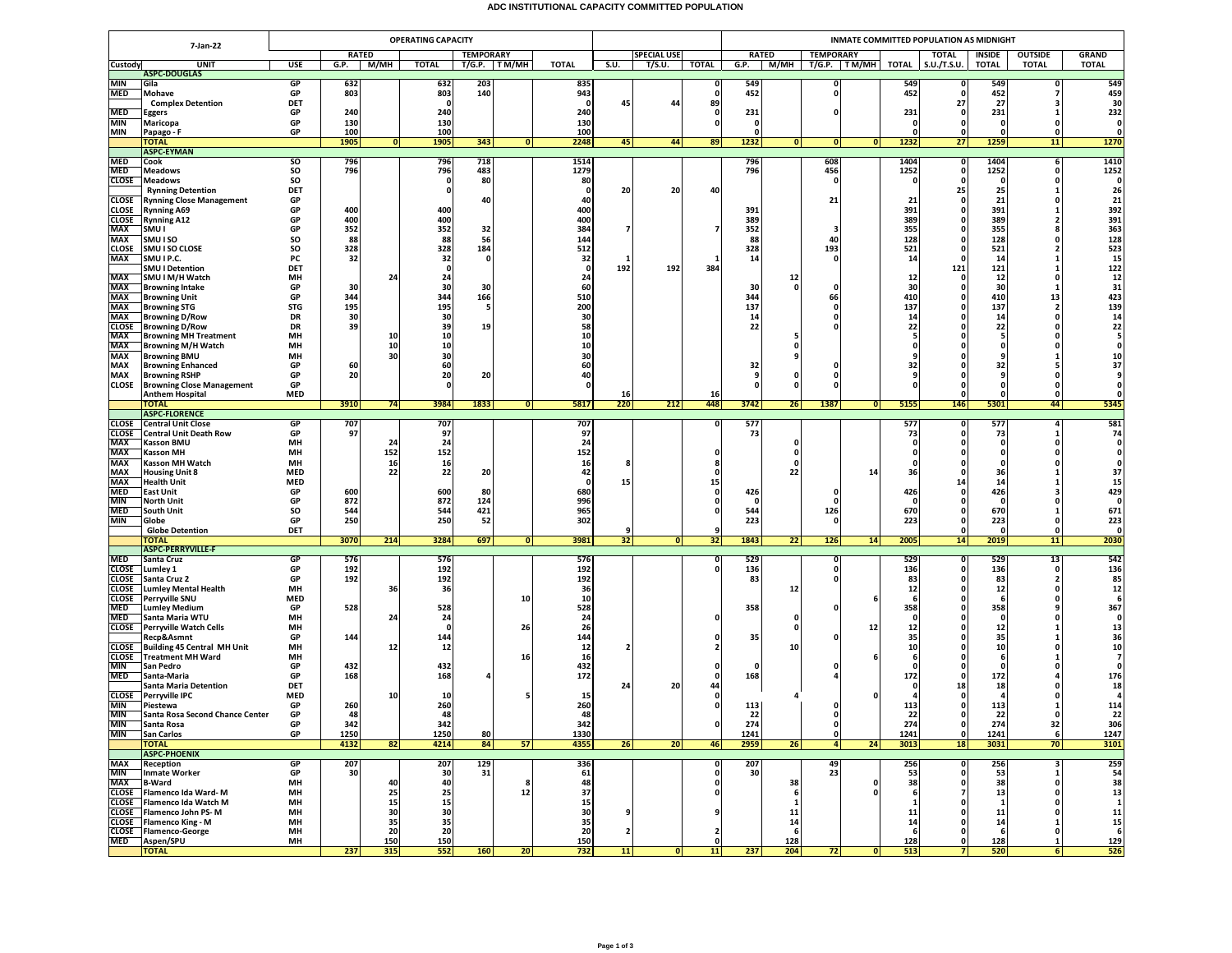## **ADC INSTITUTIONAL CAPACITY COMMITTED POPULATION**

|                              | <b>OPERATING CAPACITY</b><br>7-Jan-22                          |                    |           |                |                     |                     |                 |              |          |                    | INMATE COMMITTED POPULATION AS MIDNIGHT |                   |                |                         |                |                                         |                    |                    |                      |                                         |  |
|------------------------------|----------------------------------------------------------------|--------------------|-----------|----------------|---------------------|---------------------|-----------------|--------------|----------|--------------------|-----------------------------------------|-------------------|----------------|-------------------------|----------------|-----------------------------------------|--------------------|--------------------|----------------------|-----------------------------------------|--|
|                              |                                                                |                    |           | <b>RATED</b>   |                     | <b>TEMPORARY</b>    |                 |              |          | <b>SPECIAL USE</b> |                                         |                   | <b>RATED</b>   | <b>TEMPORARY</b>        |                |                                         | <b>TOTAL</b>       | <b>INSIDE</b>      | <b>OUTSIDE</b>       | <b>GRAND</b>                            |  |
| Custody                      | <b>UNIT</b><br><b>ASPC-LEWIS</b>                               | <b>USE</b>         | G.P.      | M/MH           | <b>TOTAL</b>        | <b>T/G.P.</b> TM/MH |                 | <b>TOTAL</b> | S.U.     | T/S.U.             | <b>TOTAL</b>                            | G.P.              |                | M/MH T/G.P. TM/MH TOTAL |                |                                         | S.U./T.S.U.        | <b>TOTAL</b>       | <b>TOTAL</b>         | <b>TOTAL</b>                            |  |
| <b>CLOSE</b>                 | Morey                                                          | GP/PC              | 800       |                | 800                 |                     |                 | 800          | 16       |                    | $\frac{16}{80}$                         | 457               |                |                         |                | 457                                     |                    | 457                |                      | $\frac{458}{78}$                        |  |
| <b>CLOSE</b>                 | <b>Morey Detention</b><br>Rast                                 | DET<br><b>PC</b>   | 404       |                | $\Omega$<br>404     |                     |                 | 404          | 80       |                    |                                         | 381               |                |                         |                | 381                                     | 77<br>$\Omega$     | 77<br>381          |                      | 385                                     |  |
| CLOSE                        | Rast II                                                        | PC                 | 48        |                | 48                  |                     |                 | 48           |          |                    |                                         | - 8               |                |                         |                |                                         | 0                  | -8                 |                      | -8                                      |  |
| <b>CLOSE</b>                 | <b>RAST III</b>                                                | PC                 | 96        |                | 96                  |                     |                 | 96           |          |                    |                                         | 47                |                |                         |                | 47                                      |                    | 47                 |                      | 49                                      |  |
| <b>MAX</b><br><b>CLOSE</b>   | <b>Rast PC</b><br>Rast Close Mgt.                              | PC<br><b>PC</b>    | 320<br>36 |                | 320<br>36           |                     |                 | 320<br>36    |          |                    |                                         | 282<br>-6         |                |                         |                | 282                                     | 0<br>0             | 282<br>-6          |                      | 291<br>-6                               |  |
|                              | <b>Lewis Medical</b>                                           | <b>MED</b>         |           |                | $\mathbf{0}$        |                     |                 | $\mathbf{0}$ | 17       |                    | 17                                      |                   |                |                         |                |                                         |                    |                    |                      |                                         |  |
| <b>MED</b>                   | Stiner I                                                       | GP                 | 378       |                | 378                 | 197                 |                 | 575          |          |                    |                                         | 378               |                | 29                      |                | 407                                     |                    | 407                |                      | 411                                     |  |
| <b>MED</b>                   | Stiner II                                                      | GP<br>DET          | 400       |                | 400                 | 208                 |                 | 608          | 70       |                    |                                         | 400               |                | 128                     |                | 528                                     | $\Omega$           | 528<br>61          | 10                   | 538<br>63                               |  |
| <b>MIN</b>                   | <b>Stiner Detention</b><br>Bachman PC                          | PC                 | 300       |                | 300                 | 76                  |                 | 376          |          |                    | 70                                      | 278               |                | 0                       |                | 278                                     | 61<br>$\Omega$     | 278                | $\overline{2}$       | 279                                     |  |
| <b>MED</b>                   | <b>Bachman GP</b>                                              | GP                 | 300       |                | 300                 | 76                  |                 | 376          |          |                    |                                         | 297               |                | $\mathbf{0}$            |                | 297                                     | $\Omega$           | 297                | O                    | 297                                     |  |
| <b>MED</b>                   | <b>Stiner Transitory</b>                                       | <b>TRANS</b>       | 22        |                | 22                  | 11                  |                 | 33           |          |                    |                                         | $\mathbf{0}$      |                | $\Omega$                |                |                                         | $\Omega$           | $\Omega$           |                      | o                                       |  |
| <b>CLOSE</b>                 | <b>Bachman Detention</b><br><b>Buckley PC</b>                  | DET<br>PC          | 750       |                | 750                 |                     |                 | 750          | 80<br>16 |                    | 80<br>16                                | 615               |                |                         |                | 615                                     | 73                 | 73<br>615          |                      | 75                                      |  |
| <b>CLOSE</b>                 | Buckley PC II                                                  | PC                 | 50        |                | 50                  |                     |                 | 50           |          |                    |                                         | -37               |                |                         |                | 37                                      | 0                  | 37                 | n                    | 622<br>37                               |  |
| MED                          | <b>Barchey PC I</b>                                            | PC                 | 370       |                | 370                 | 150                 |                 | 520          |          |                    |                                         | 370               |                | 32                      |                | 402                                     | 0                  | 402                |                      | 404                                     |  |
| <b>MED</b><br><b>MED</b>     | <b>Barchey PC II</b><br><b>Barchey PC III</b>                  | PC<br><b>PC</b>    | 370<br>60 |                | 370<br>60           | 120                 |                 | 490<br>60    |          |                    |                                         | 345<br>22         |                | $\mathbf{0}$<br>0       |                | 345<br>22                               | O                  | 345<br>22          |                      | 346<br>22                               |  |
| <b>MED</b>                   | <b>Barchey PC Watch Cells</b>                                  | MH                 |           |                |                     |                     | 20              | 20           |          |                    |                                         |                   |                |                         | 12             | 12                                      | 0                  | 12                 | n                    | 12                                      |  |
| <b>CLOSE</b>                 | <b>Sunrise Male Minors</b>                                     | GP                 | 75        |                | 75                  |                     |                 | 75           |          |                    |                                         | 13                |                |                         |                | 13                                      |                    | 13                 |                      | 13                                      |  |
| <b>CLOSE</b><br><b>CLOSE</b> | <b>Sunrise Femal Minors</b><br><b>Sunrise Minors CDU/Watch</b> | GP                 | 11<br>14  |                | 11<br>14            | 12                  |                 | 11<br>26     |          |                    |                                         | $\mathbf{1}$<br>3 |                | $\Omega$                |                | $\mathbf{1}$<br>$\overline{\mathbf{3}}$ | $\Omega$           | 1<br>з             | n<br>n               | $\mathbf{1}$<br>$\overline{\mathbf{a}}$ |  |
| MIN                          | Eagle Point Second Chance Center                               | GP                 | 300       |                | 300                 |                     |                 | 300          |          |                    |                                         | 205               |                |                         |                | 205                                     |                    | 205                |                      | 206                                     |  |
|                              | <b>TOTAL</b>                                                   |                    | 5104      | $\overline{0}$ | 5104                | 850                 | 20 <sub>1</sub> | 5974         | 279      | 0                  | 279                                     | 4145              | 0              | 189                     | 12             | 4346                                    | 220                | 4566               | 47                   | 4613                                    |  |
| <b>MIN</b>                   | <b>ASPC-SAFFORD</b><br><b>Fort Grant</b>                       | GP                 | 588       |                | 588                 | 160                 |                 | 748          |          |                    |                                         | 335               |                | 0                       |                | 335                                     |                    | 335                | 0                    | 335                                     |  |
|                              | <b>Miles Detention</b>                                         | DET                |           |                |                     |                     |                 |              | 25       | 24                 | 49                                      |                   |                |                         |                |                                         | 18                 | 18                 | ,                    | 20                                      |  |
| <b>MIN</b>                   | Graham                                                         | GP                 | 615       |                | 615                 | 96                  |                 | 711          |          |                    | $\Omega$                                | 245               |                | $\mathbf 0$             |                | 245                                     | $\mathbf{0}$       | 245                | $\Omega$             | 245                                     |  |
| <b>MED</b>                   | Tonto                                                          | PC<br>DET          | 250       |                | 250                 | 160                 |                 | 410          |          |                    |                                         | 250               |                | $\overline{2}$          |                | 252                                     | 0<br>$\Omega$      | 252                | -1                   | 253<br>$\Omega$                         |  |
|                              | <b>Tonto Detention</b><br><b>TOTAL</b>                         |                    | 1453      | $\overline{0}$ | 1453                | 416                 | Ō               | 1869         | -6<br>31 | 24                 | 55                                      | 830               | ō              |                         | 0              | 832                                     | 18                 | $\Omega$<br>850    | $\Omega$             | 853                                     |  |
|                              | <b>ASPC-TUCSON</b>                                             |                    |           |                |                     |                     |                 |              |          |                    |                                         |                   |                |                         |                |                                         |                    |                    |                      |                                         |  |
| <b>CLOSE</b>                 | Cimarron<br><b>Cimarron Detention</b>                          | GP<br>DET          | 648       |                | 648                 |                     |                 | 648          | 48       | 48                 | 96                                      | 585               |                | $\Omega$                |                | 585                                     | 0<br>91            | 585<br>91          | 5                    | 590<br>91                               |  |
| <b>CLOSE</b>                 | <b>Rincon MH Watch</b>                                         | MH                 |           | 79             | 79                  |                     |                 | 85           |          |                    | $\mathbf{0}$                            |                   | 34             |                         | 0              | 34                                      |                    | 34                 | $\overline{2}$       | 36                                      |  |
| <b>CLOSE</b>                 | <b>Rincon Medical</b>                                          | <b>MED</b>         |           |                |                     |                     |                 |              | 66       |                    | 66                                      |                   |                |                         |                | $\sqrt{2}$                              | 63                 | 63                 | $\overline{2}$       | 65                                      |  |
| <b>CLOSE</b>                 | Rincon S.N.U.                                                  | <b>MED</b>         |           | 16             | 16                  |                     |                 | 16           |          |                    |                                         |                   | 14             |                         |                | 14                                      | 0<br>$\Omega$      | ${\bf 14}$         | $\Omega$<br>$\Omega$ | 14<br>$\overline{a}$                    |  |
| <b>CLOSE</b><br><b>CLOSE</b> | <b>Cimarron Transitory</b><br>Rincon                           | <b>TRANS</b><br>GP | 340       |                | 340                 | 24                  |                 | 24<br>340    |          |                    |                                         | 325               |                |                         |                | 325                                     | 0                  | 325                |                      | 325                                     |  |
| <b>CLOSE</b>                 | <b>Rincon MH Program</b>                                       | MH                 |           | 256            | 256                 |                     |                 | 256          |          |                    |                                         |                   | 193            |                         |                | 193                                     | 0                  | 193                |                      | 193                                     |  |
| <b>MAX</b>                   | Rincon MH Program II                                           | MH                 |           | 149            | 149                 |                     |                 | 152          |          |                    |                                         | $\Omega$          | 83             |                         |                | 83                                      | n                  | 83                 |                      | 88                                      |  |
| <b>MAX</b><br><b>MED</b>     | <b>Rincon MH Watch II</b><br>Santa Rita                        | MH<br>GP           | 768       |                | 768                 |                     | 20              | 20<br>768    |          |                    |                                         | 712               |                | $\Omega$                | 0              | $\mathbf{0}$<br>712                     | 0                  | 712                |                      | $\mathbf{0}$<br>718                     |  |
| <b>MED</b>                   | Manzanita S.N.U.                                               | <b>MED</b>         |           | 25             | 25                  |                     | 20              | 45           |          |                    |                                         |                   | 25             |                         | 18             | 43                                      |                    | 43                 |                      | 43                                      |  |
| MED                          | Manzanita                                                      | GP                 | 179       |                | 179                 | 107                 |                 | 286          | $\Omega$ |                    | n                                       | 179               |                | 56                      |                | 235                                     | <b>NA</b>          | 235                |                      | 236                                     |  |
| MED<br><b>MED</b>            | <b>Manzanita Second Chance Center</b><br>Manzanita Watch Cells | GP<br>MH           | 48        | 24             | 48<br>24            |                     |                 | 48<br>24     |          |                    |                                         | 28                |                |                         |                | 28                                      | <b>NA</b>          | 28<br>$\mathbf{a}$ |                      | 28<br>$\overline{a}$                    |  |
| <b>MED</b>                   | Manzanita Residential                                          | <b>MED</b>         |           | 58             | 58                  |                     |                 | 58           |          |                    |                                         |                   | 55             |                         | O              | 55                                      | n                  | 55                 |                      | 58                                      |  |
|                              | <b>Manzanita Detention</b>                                     | DET                |           |                | $\Omega$            |                     |                 |              | 12       | 11                 | 23                                      |                   |                |                         |                |                                         |                    | 7                  |                      | -8                                      |  |
| <b>MED</b>                   | Winchester                                                     | GP<br>DET          | 400       |                | 400                 | 336                 |                 | 736          | 12       | 12                 | 24                                      | 400               |                | 285                     |                | 685                                     | $\Omega$           | 685<br>$\Omega$    |                      | 691<br>$\Omega$                         |  |
|                              | <b>Winchester Detention</b><br><b>Complex Detention</b>        | DET                |           |                | $\Omega$            |                     |                 | n            | 40       | 40                 | 80                                      |                   |                |                         |                | $\sqrt{2}$                              | 59                 | 59                 | $\Omega$             | 59                                      |  |
| <b>MIN</b>                   | Catalina                                                       | GP                 | 360       |                | 360                 |                     |                 | 360          |          |                    | $\mathbf{0}$                            | 350               |                | $\mathbf{0}$            |                | 350                                     |                    | 350                |                      | 352                                     |  |
| <b>MIN</b>                   | Whetstone                                                      | GP                 | 1250      | 607            | 1250                | 467                 |                 | 1250         | 178      | 111                | 289                                     | 933<br>3512       | 408            | $\mathbf{0}$            |                | 933                                     | 220                | 933<br>4503        |                      | 933                                     |  |
|                              | ΤΟΤΑΙ<br><b>ASPC-WINSLOW</b>                                   |                    | 3993      |                | 4600                |                     | 49              | 5116         |          |                    |                                         |                   |                | 345                     | 18             | 4283                                    |                    |                    | 33                   | 4536                                    |  |
| <b>MIN</b>                   | Coronado                                                       | GP                 | 492       |                | 492                 | 136                 |                 | 628          |          |                    |                                         | 254               |                | $\overline{\mathbf{0}}$ |                | 254                                     |                    | 254                | $\overline{0}$       | 254                                     |  |
| <b>CLOSE</b>                 | Kaibab                                                         | GP<br>DET          | 800       |                | 800<br>$\Omega$     |                     |                 | 800<br>- 0   |          |                    |                                         | 673               |                |                         |                | 673                                     |                    | 673<br>21          |                      | 678<br>22                               |  |
| MIN                          | <b>Complex Detention</b><br>Apache                             | GP                 | 334       |                | 334                 | 80                  |                 | 414          | 20       | 19                 | 39<br>$\Omega$                          | 334               |                | 10                      |                | - 0<br>344                              | 21<br>$\mathbf{0}$ | 344                | -1<br>$\Omega$       | 344                                     |  |
|                              | <b>Apache Detention</b>                                        | DET                |           |                |                     |                     |                 |              | 12       |                    | 12                                      |                   |                |                         |                |                                         | 0                  | 0                  | $\Omega$             | $\mathbf{0}$                            |  |
|                              | ΓΟΤΑΙ                                                          |                    | 1626      | $\mathbf{0}$   | 1626                | 216                 | $\mathbf{0}$    | 1842         | 32       | 19                 | 51                                      | 1261              | 0              | 10                      | 0              | 1271                                    | 21                 | 1292               | $6 \mid$             | 1298                                    |  |
| <b>MED</b>                   | <b>ASPC-YUMA</b><br>Cheyenne                                   | <b>GP</b>          | 800       |                | 800                 | 324                 |                 | 1124         |          |                    |                                         | 741               |                | $\overline{0}$          |                | 741                                     | 0                  | 741                | 21                   | 762                                     |  |
|                              | <b>Cheyenne Detention</b>                                      | DET                |           |                |                     |                     |                 |              | 40       | 39                 | 79                                      |                   |                |                         |                |                                         | 40                 | 40                 |                      | 44                                      |  |
| <b>MIN</b>                   | Cocopah                                                        | GP                 | 250       |                | 250                 | 80                  |                 | 330          |          |                    | $\Omega$                                | $\Omega$          |                | $\mathbf 0$             |                | $\mathbf{r}$                            | $\mathbf 0$        | $\Omega$           | $\mathbf{r}$         | $\mathbf{a}$                            |  |
| <b>CLOSE</b>                 | Dakota Y13<br><b>Dakota Detention</b>                          | GP<br>DET          | 800       |                | 800<br>$\mathbf{0}$ |                     |                 | 800          | 16<br>80 |                    | 16<br>80                                | 393               |                | $\Omega$                |                | 393                                     | $\Omega$           | 393<br>49          |                      | 401<br>51                               |  |
| <b>MED</b>                   | Cibola                                                         | GP                 | 1250      |                | 1250                | 16                  |                 | 1266         |          |                    |                                         | 843               |                |                         |                | 843                                     | 49                 | 843                | 11                   | 854                                     |  |
| <b>MIN</b>                   | La Paz                                                         | GP                 | 1250      |                | 1250                |                     |                 | 1250         |          |                    |                                         | 722               |                | $\mathbf{0}$            |                | 722                                     |                    | 722                | $\sqrt{2}$           | 722                                     |  |
|                              | <b>TOTAL</b>                                                   |                    | 4350      | 0              | 4350                | 420                 | $\overline{0}$  | 4770         | 136      | 39                 | 175                                     | 2699              | $\overline{0}$ | 0                       | $\overline{0}$ | 2699                                    | 89                 | 2788               | 46                   | 2834                                    |  |
|                              | <b>TOTAL IN-STATE</b>                                          |                    | 2978      | 1292           | 31072               | 5486                | 146             | 36704        | 1006     | 469                | 1475                                    | 22460             | 686            | 2135                    | 68             | 25349                                   | 780                | 2612               | 277                  | 2640                                    |  |
|                              |                                                                |                    |           |                |                     |                     |                 |              |          |                    |                                         |                   |                |                         |                |                                         |                    |                    |                      |                                         |  |